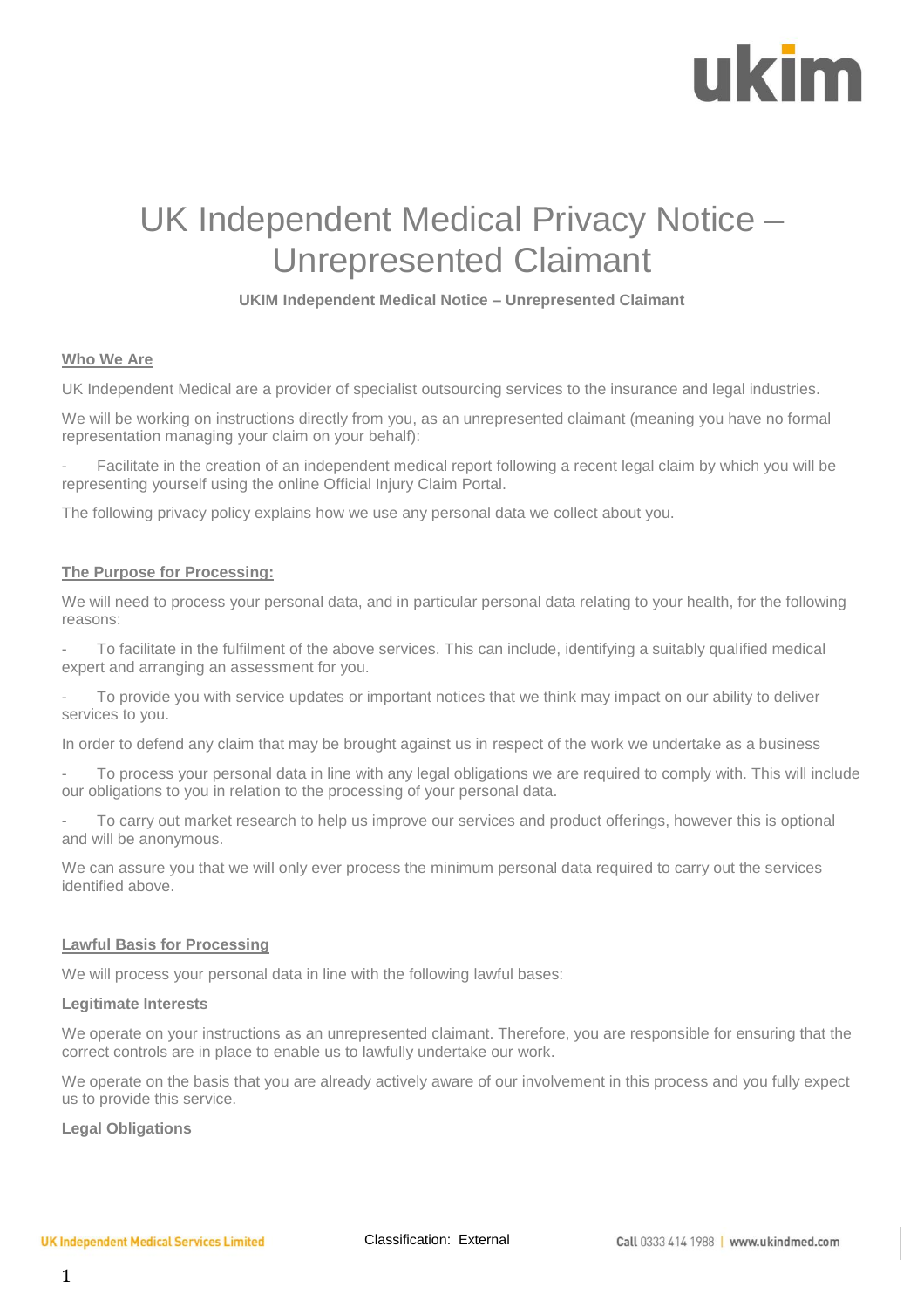## ukim

We may be required to process your personal data to comply with our legal obligations. This can include complying with a subject access request you have made or supplying personal data to public authorities once we have verified a request.

#### **Categories of Personal Data Collected**

We will have received the following information at the first point of contact:

- Your name, basic personal information (address, date of birth) and contact details
- Basic information relating to your claim
- We may also be provided with instructions on the particular type of medical expert.
- Information relating to your health.

#### **Categories of Recipients**

We will never share your information with any third parties that intend to use your personal data for their own purposes, other than what they are required to by law.

We will be required to transfer your personal data to the nominated medical expert as they will need this to be able to create the independent medical report.

We will also share your personal data with selected third parties who will be required to settle the invoice for the provision of our services.

We will be required to use the Official Injury Claim Portal during the claim to share your information with yourself and others involved during the claim.

All third parties are fully vetted to ensure that your data is only shared and stored with companies that comply with all applicable Data Protection Regulations, including the General Data Protection Regulation and the Data Protection Act.

Your personal data will not be shared or stored outside the European Economic Area unless we have been specifically instructed to do this by yourself. In these exceptional cases we will ensure that all appropriate safeguards are in place and third parties comply with all applicable Data Protection Regulations, including the General Data Protection Regulation and the Data Protection Act.

#### **Retention Period**

As a maximum, we will retain your personal data:

- o During the course of our service provision
- o For a further 7 years following the settlement of your claim

We will only use your personal data to the extent necessary to comply with our legal obligations (for example for HMRC financial accounting obligations as well as to enable us to defend any claim that may be brought against us in respect of the work we undertake as a business).

#### **Your Rights:**

Under the Data Protection Act you have the following rights in relation to your personal data.

Right to Access - You have a right to request a copy of your personal data.